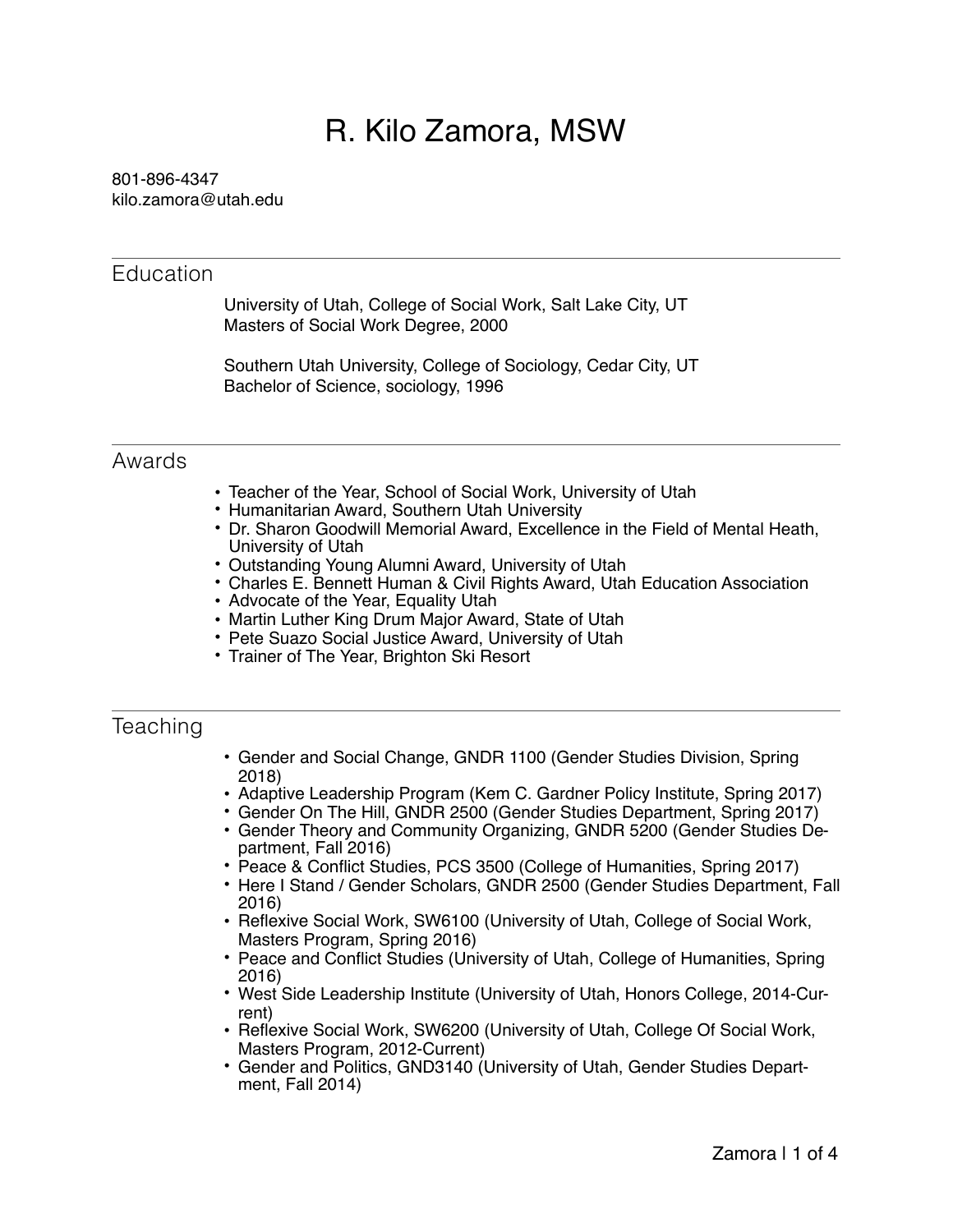• Queer Activism Think Tank (University of Utah, Honors College, Fall/Spring 2014/15)

## Advisor

- Teaching Fellow "transforming classrooms into inclusive communities" (University of Utah, Center for Teaching and Learning Excellence, Fall 2016-2017)
- Research Associate, Designing Adaptive Leadership Program (University of Utah, Kem C. Gardner Policy Institute, 2016-2017)
- Social Justice Scholars Advisor (University of Utah, Honors College, Spring 2015-2016)
- Westside Leadership Advisory Committee (University of Utah, University Neighborhood Partnerships, Spring 2015-Currently
- Peace and Conflict Studies Program Advisory Committee (University of Utah 2015-Currently)
- Diversity Curriculum Committee (University of Utah, School of School Work, Spring 2010-Current)
- Masters of Community Leadership Board Member (Westminster College, 2009- 2012)

### Professional and University Services

- University Neighborhood Partnership Strategic Planning Consultant (University of Utah 2017-Current)
- Moderated Panel on Global Extremism, Dolowitz Lecture Series (University of Utah Fall, 2017)
- Authored chapters for West Side Leadership Institute Manual, The Road to Community (2015). "Inclusive Leadership" (Chapter 3) and "Conflict Resolution" (Chapter 5)
- Community Engagment Consultant (University of Utah, School of Architecture 2016-Current)
- Student Advisor Leadership Training (University of Utah, Office of Engagement, 2015-Current)
- Diversity Integration Consultant (University of Utah, Physical Assistant Program, School of Medicine, 2015-Current)
- Inclusive Excellence Consultant (University of Utah, College of Nursing, 2016)
- Inclusive Mental Health Consultant (University of Utah, Counseling Center, 2015-2016)

#### Recent Presentations

- **"Inclusive Practice in PA programs,"** Physician Assistant Education Association, Fall 2018
- **"The Art of Social Justice Dialogue,"** Bennion Center, University of Utah, Fall 2017
- "**Facilitating Diversity Dialogues,"** Students Services Diversity Council, University of Utah, Summer 2017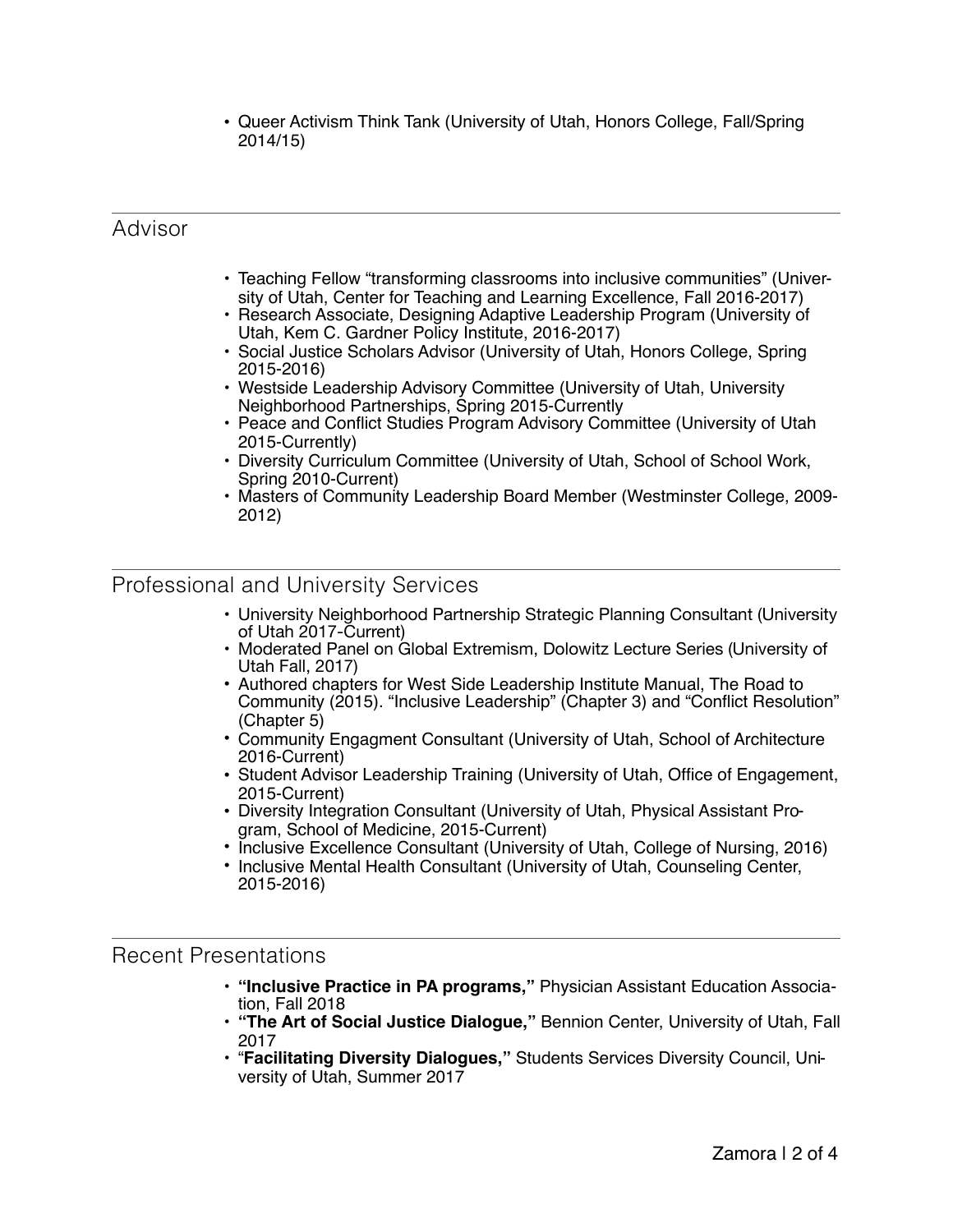- **Dismantling Systemic Discrimination,"** MLK Week Hinkley Lecture, University of Utah, Spring 2017
- **"The Art of Facilitation Series,"** University Neighborhood Partnerships, University of Utah, Spring 2016
- **"Systemic Privilege: The Saboteur's Guide to Dismantling Privilege,"** Breaking the Pipeline Symposium, Cosponsored by Racially Just Utah & S.J. Quinney College of Law, February 2016
- **"The Ethics of Inclusion,"** Ethics Awareness Week, Utah Valley University, September 2014
- **"Ethics: A Critical Multicultural Mental Health Practitioner,"** Critical Issues Facing Children & Adolescents Conference, October 2014
- **"Intersectional Ally: The New Era of Activism,"** LGBT Resource Center's Gay-La, University of Utah, October 2014

## Professional Experience

**Gender Studies Division- University of Utah, 2017-Present**  Full-time Faculty Member

#### **Social Change Facilitation**, 2013-Present

#### *Private Consultant*

Provide tailored workshops, coaching and consolation to assist clients in strategic planning, crisis management, governance and human relations. Sectors of focus are government, universities and nonprofits.

**Human Rights Commission**, Salt Lake City Corporation, January 2013-May 2017

*Chair*

As a commissioner, major accomplishments include two reports on the State of Women and Racial Engagement in Salt Lake City.

## **Inclusion Center for Community and Justice**, July 1992-May 2013

#### *Executive Director*

Inclusion Center is the oldest human relations organization in the United States. Founded as the National Conference for Christians and Jews in1927, the mission is to eliminate bigotry and discrimination. The Center develops inclusive solutions to promote respect for all people through conflict resolution, education and advocacy. During my twenty years with the Center, I developed a series of programs that organize people of all ages, backgrounds and sectors to develop skills and improve the lives of disenfranchised people. In 2005, the parent organization of the Inclusion Center dissolved and we underwent a complete reorganization. I redesigned the Center to create a locally relevant mission and strategic plan for the Intermountain West. I developed accounting and budgeting systems, information technology strategy and infrastructure, human resource procedures and a new identity for the organization. I cultivated and secured new funding streams to keep the organization relevant and functioning. I am very proud that the ICCJ headquarters is located on the campus of the University of Utah. Over 300 volunteers help provide services to 30,000 people annually.

#### **United States Peace Corps**.,1997

*Rural Community Development Volunteer* Stationed in Suriname in the interior of the Amazon Rainforest